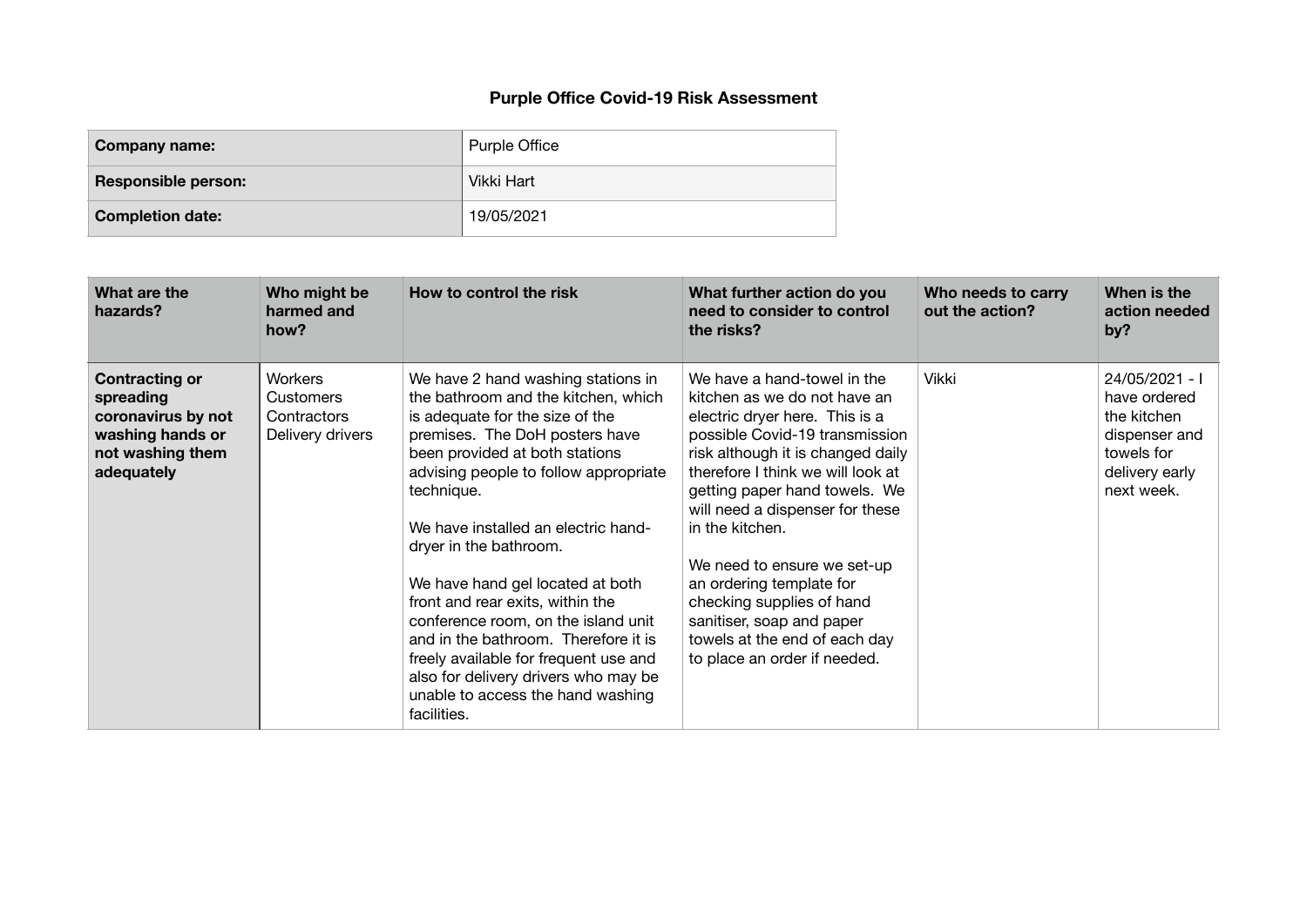| What are the<br>hazards?                                                                | Who might be<br>harmed and<br>how?                                    | How to control the risk                                                                                                                                                                                                                                                                                                                                                                                                                                                                                                                                                                                                                                                                                                                                                                                                                                  | What further action do you<br>need to consider to control<br>the risks?                                          | Who needs to carry<br>out the action? | When is the<br>action needed<br>by? |
|-----------------------------------------------------------------------------------------|-----------------------------------------------------------------------|----------------------------------------------------------------------------------------------------------------------------------------------------------------------------------------------------------------------------------------------------------------------------------------------------------------------------------------------------------------------------------------------------------------------------------------------------------------------------------------------------------------------------------------------------------------------------------------------------------------------------------------------------------------------------------------------------------------------------------------------------------------------------------------------------------------------------------------------------------|------------------------------------------------------------------------------------------------------------------|---------------------------------------|-------------------------------------|
| <b>Getting or spreading</b><br>coronavirus in<br>commonly used or<br>high traffic areas | <b>Workers</b><br><b>Customers</b><br>Contractors<br>Delivery drivers | The office is open plan so there are<br>not too many pinch points and we will<br>be tightly controlling the number of<br>people entering the building. The<br>kitchen is a possible congregating<br>area, however the space is open<br>enough that people in the office can<br>see when it is in use or not. We have<br>signs in place for people to maintain<br>social distancing so we will monitor<br>whether this becomes a problem.<br>We have a one-way system in place<br>so that people enter via the front door<br>and exit via the rear and this is sign-<br>posted. The space will be ventilated<br>with the windows being opened.<br>Certain desks will be blocked out to<br>use so that social distancing is<br>maintained whilst seated. Perspex<br>screening is up on the island unit as<br>this is 1.7m wide so not quite 2m<br>distant. | We will monitor this to ensure<br>that people are able to maintain<br>social distancing and review as<br>needed. | <b>Vikki</b>                          | 24/05/2021                          |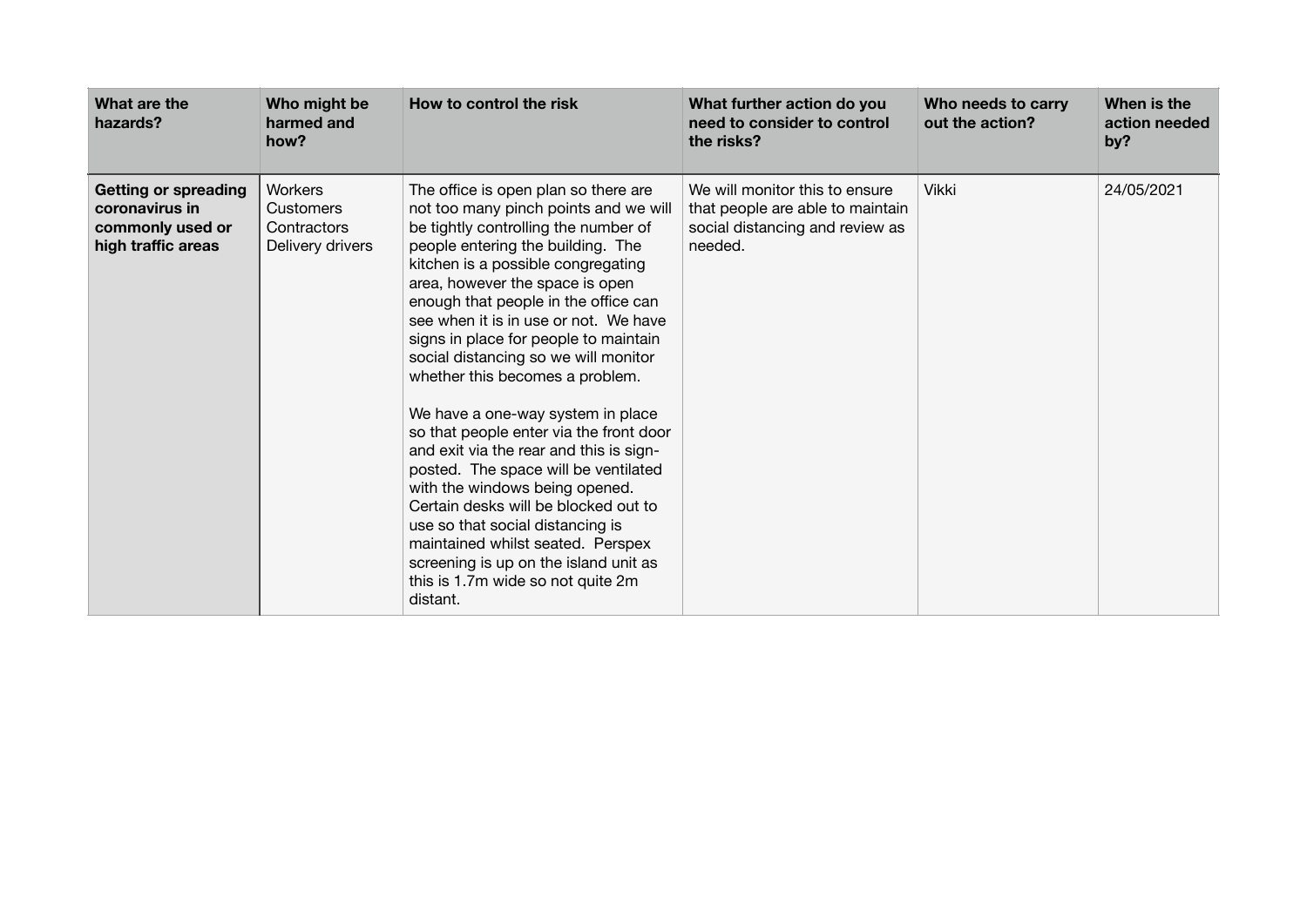| What are the<br>hazards?                                                                                 | Who might be<br>harmed and<br>how?                             | How to control the risk                                                                                                                                                                                                                                                                                                                                                                                                                                                                                                                                                                                                                                                                                                                                                                                                                                                                                                                                                                                                            | What further action do you<br>need to consider to control<br>the risks?                                                                                                                                                                                                                                                                                                                                                                                                                                                                                  | Who needs to carry<br>out the action? | When is the<br>action needed<br>by? |
|----------------------------------------------------------------------------------------------------------|----------------------------------------------------------------|------------------------------------------------------------------------------------------------------------------------------------------------------------------------------------------------------------------------------------------------------------------------------------------------------------------------------------------------------------------------------------------------------------------------------------------------------------------------------------------------------------------------------------------------------------------------------------------------------------------------------------------------------------------------------------------------------------------------------------------------------------------------------------------------------------------------------------------------------------------------------------------------------------------------------------------------------------------------------------------------------------------------------------|----------------------------------------------------------------------------------------------------------------------------------------------------------------------------------------------------------------------------------------------------------------------------------------------------------------------------------------------------------------------------------------------------------------------------------------------------------------------------------------------------------------------------------------------------------|---------------------------------------|-------------------------------------|
| <b>Getting or spreading</b><br>coronavirus by not<br>cleaning surfaces,<br>equipment and<br>workstations | Workers<br><b>Customers</b><br>Contractors<br>Delivery drivers | Contract cleaners will be coming to<br>deep clean the premises whilst empty<br>prior to opening every day. They will<br>use all appropriate cleaning materials.<br>We are unable to keep the doors open<br>as these are both fire doors but the<br>handles will be wiped down on<br>opening, closing and at lunchtime.<br>Alcohol hand gel is available by all<br>doors.<br>Contactless payment is available to<br>minimise contact there. People will<br>bring in their own devices to use to<br>work so there is not a transmission<br>risk.<br>We have a policy in place asking<br>people to wipe down their work<br>stations with antibacterial wipes which<br>are freely available on desks once<br>they have finished.<br>Bins will be checked and emptied 3<br>times a day however as it is a small<br>office space we do not anticipate<br>these becoming too full.<br>We have plenty of coat hooks where<br>people can hang their personal bags<br>and coats to reduce the chance of<br>them being left on work surfaces. | Remote control in the<br>conference room is a possible<br>transmission risk. Instead of<br>using this we will generate<br>some QR codes which people<br>can scan to operate and<br>navigate between what they<br>need to do with the TV with<br>their own decides to negate the<br>need to use the remote.<br>We have a general policy in<br>place for opening-up, closing-<br>up and lunchtime to ensure that<br>the cleaning procedure is<br>followed, that supplies of<br>antibacterial wipes/ alcohol gel/<br>antibacterial spray are<br>maintained. | James                                 | 24/05/2021                          |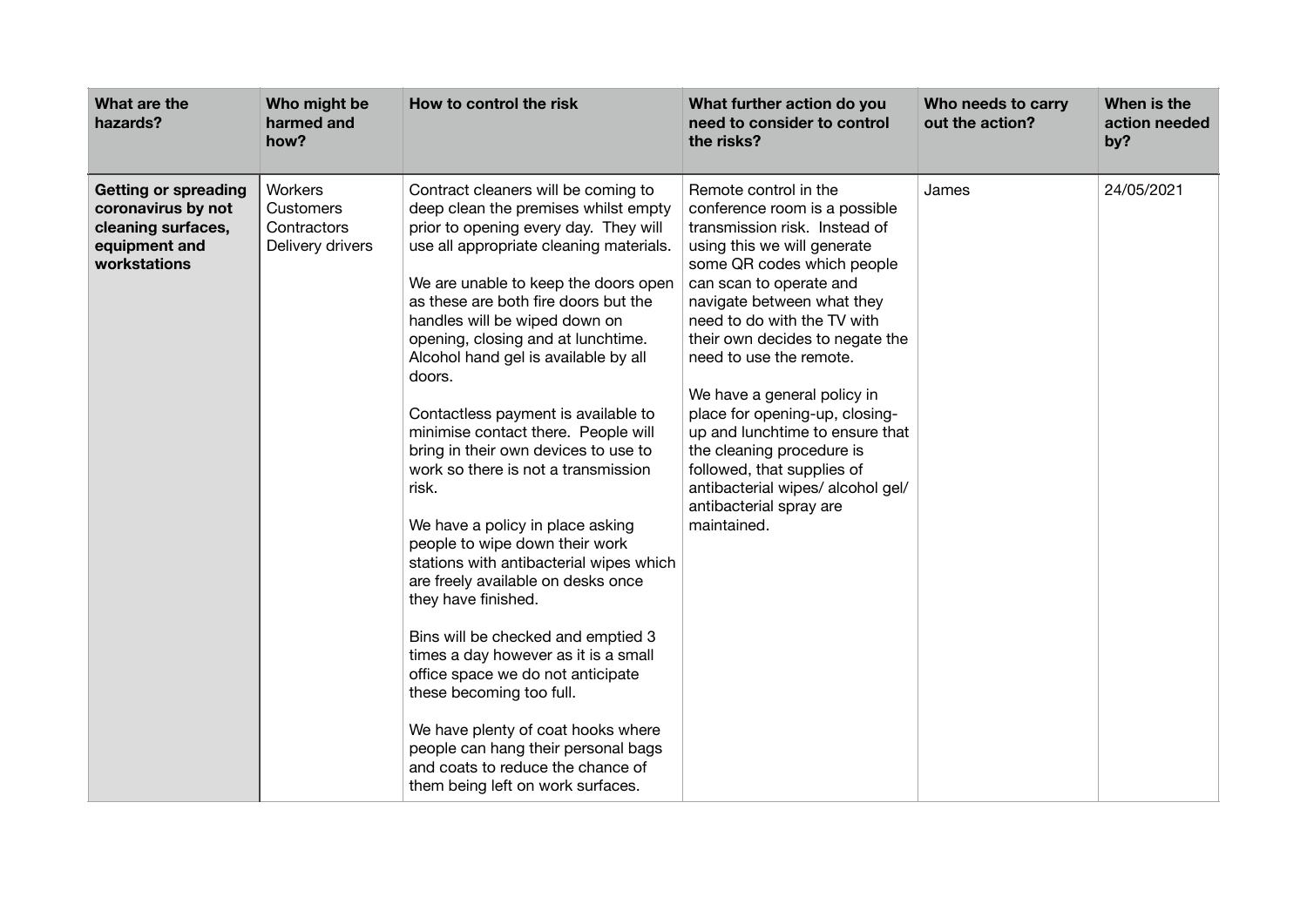| What are the<br>hazards?                                                                | Who might be<br>harmed and<br>how?                      | How to control the risk                                                                                                                                                                                                                                                                                                                                                                                                                                                                                                                                                                   | What further action do you<br>need to consider to control<br>the risks?                                                                       | Who needs to carry<br>out the action? | When is the<br>action needed<br>by? |
|-----------------------------------------------------------------------------------------|---------------------------------------------------------|-------------------------------------------------------------------------------------------------------------------------------------------------------------------------------------------------------------------------------------------------------------------------------------------------------------------------------------------------------------------------------------------------------------------------------------------------------------------------------------------------------------------------------------------------------------------------------------------|-----------------------------------------------------------------------------------------------------------------------------------------------|---------------------------------------|-------------------------------------|
| <b>Contracting or</b><br>spreading the virus<br>by not maintaining<br>social distancing | Workers<br>Customers<br>Contractors<br>Delivery drivers | Access to the site is via a pre-booked<br>system so that the number of<br>customers can be tightly controlled.<br>This means that there will only be<br>people in the building that have seats<br>to sit at. We have blocked out seats<br>where the proximity is too close to<br>ensure social distancing. Most seats<br>are side-by-side. We also have<br>perspex screening up on the island<br>unit where customers are facing each<br>other, but spaced 1.7m apart. We<br>also have a one-way system in place<br>so that people enter through the front<br>door and exit via the rear. | We have put up signs to<br>encourage people to maintain<br>social distancing and we will<br>monitor this.                                     | <b>Vikki</b>                          | 24/05/2021                          |
| <b>Poorly ventilated</b><br>spaces leading to<br>risks of coronavirus<br>spreading      | Workers<br>Customers<br>Contractors<br>Delivery drivers | We have a Lo-Carbon Quadra Vent-<br>Axia extractor fan running which<br>draws in fresh air from outside and<br>provides good ventilation.<br>To provide a better quality of<br>ventilation we will keep the windows<br>open ajar to provide fresh air and<br>therefore reduce transmission.<br>Opening and closing of these is<br>included in our opening and closing<br>procedures.                                                                                                                                                                                                      | We will need to monitor this to<br>ensure that we can maintain the<br>space at a comfortable working<br>temperature with the windows<br>open. | <b>Vikki</b>                          | 24/05/2021                          |